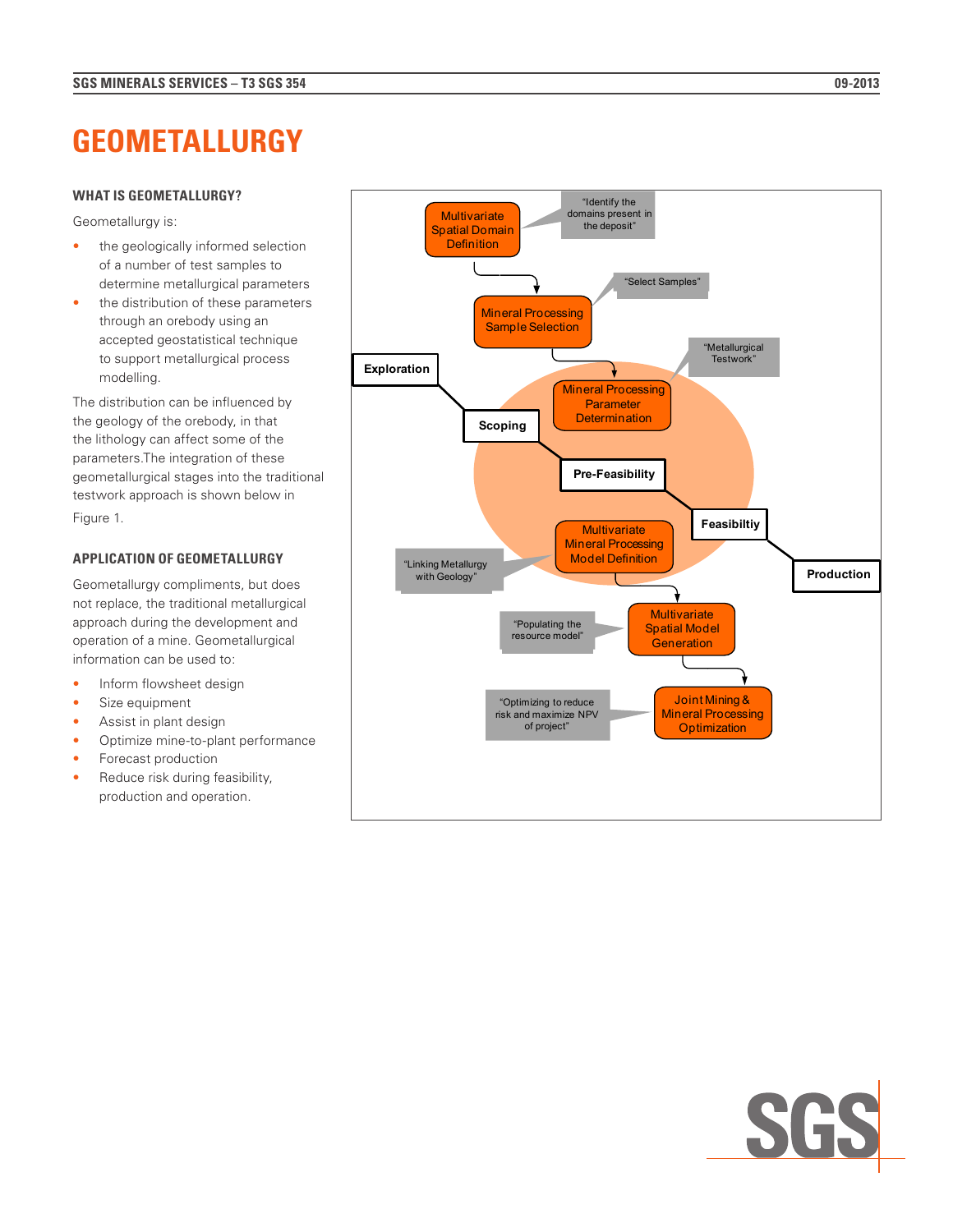## **WHAT PROJECTS BENEFIT MOST FROM A GEOMETALLURGICAL APPROACH?**

Geometallurgy is a cost-effective technique used to characterize ore variability during any stage of exploration, development or operation. It is well suited to:

- Highly variable or strongly zoned deposits
- Several close deposits that will be milled together
- Remote or deep deposits that are readily drilled but not easily bulk sampled
- Projects requiring complex or new metallurgical approaches
- Brownfields or sight-of-mine exploration and expansion projects that exploit new, deeper or adjacent reserves
- Projects with significant legacy drill core that are being reevaluated due to new economic circumstances



## **REQUIREMENTS FOR A GEOMETALLURGICAL PROGRAM**

- Technical Publications Digital copies of existing technical reports and published papers regarding the geological, geotechnical, geophysical, geochemical, tectonic, mineralogical and textural information.
- Drillhole Database Digital copy of the existing drillhole database containing collar, survey, geological, geotechnical, geophysical and geochemical information along with any other relevant data.
- Plans, Cross Sections and Perspectives – Digital Copies of any existing plans, cross sections and perspectives including geological, geotechnical, geophysical, geochemical, tectonic, mineralogical and textural information in addition to any other relevant data.
- Spatial Interpretations & Models– Digital copies of the existing spatial interpretations (strings) and models (wireframes and/or blocks) including geological and structural information.





#### **KEY TECHNICAL DELIVERABLES**

The key technical deliverables are:

- Understanding of the linkages between geology, mineralogy and metallurgical performance.
- Robust flowsheet that will effectively process ore over life-of-mine.
- Optimized sizing of plant equipment given ore constraints, operational costs and physical constraints.
- Capability of predicting and modeling plant performance within known statistical parameters. Can generate average expected recoveries, grade, throughput, P80 and concentrate grade values on a block-by-block or year-by-year basis.
- Ability to forecast and reconcile production on a monthly/quarterly basis at existing operations.
- Capacity to interface plant performance results with mine planning to refine cutoff grade and optimize mine-mill production.

#### **EXPERTISE**

SGS is the market leader in using geometallurgy. For 10 years we have been actively developing and applying this approach to project development. We typically run 12-15 programs a year for projects at any stage of development or large and small companies throughout the world and share our intellectual expertise in this field with many global companies.